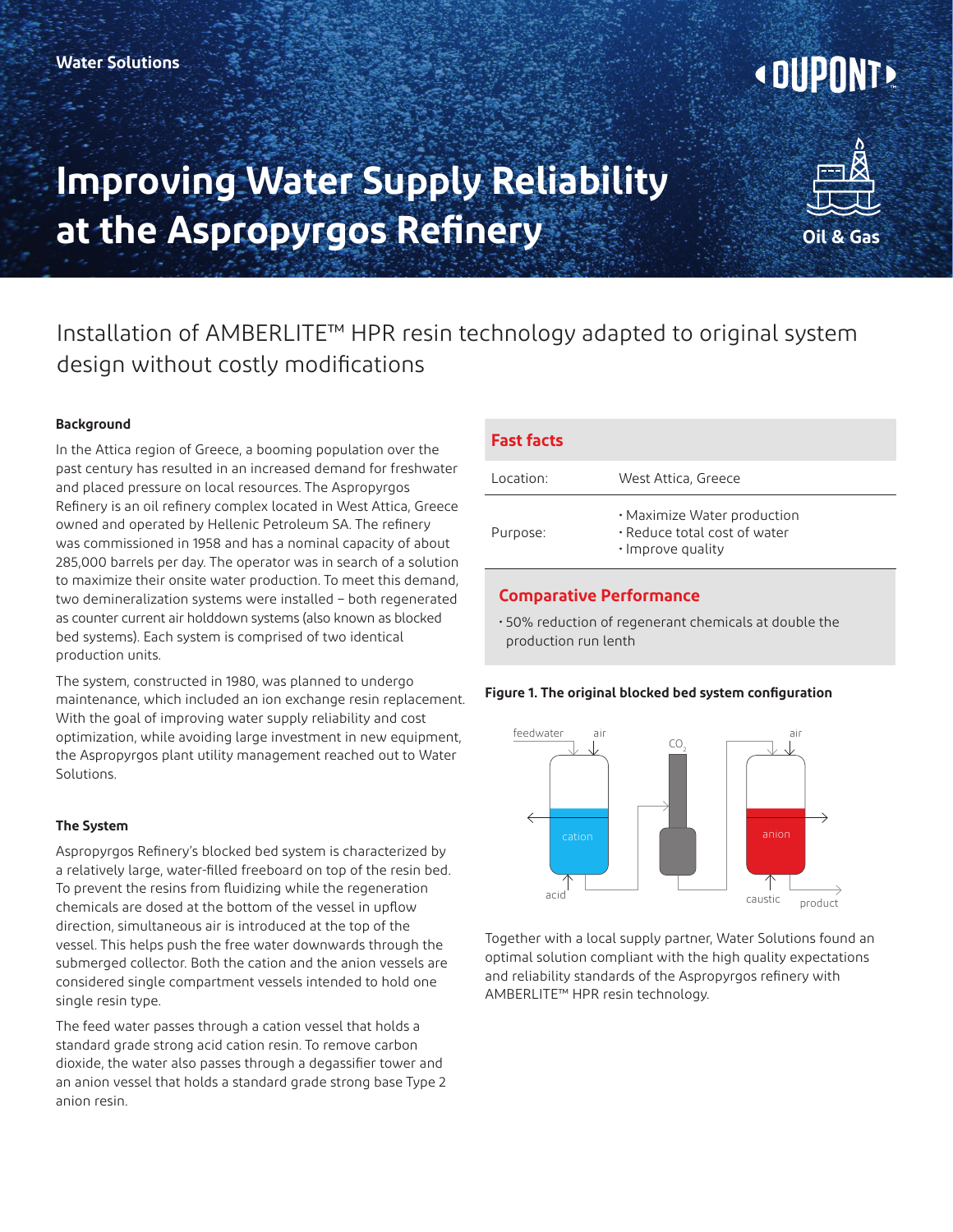#### **The Study**

Raw water was obtained from the local Athens drinking water provider, and its composition was used as a baseline metric for plant improvement projects. Table 1 lists the feed water composition.

The system, constructed in 1980, was planned to undergo maintenance, which included an ion exchange resin replacement. With the goal of improving water supply reliability and cost optimization, while avoiding large investment in new equipment, the Aspropyrgos plant utility management reached out to Water Solutions.

#### **Table 1. Feed water composition**

| <b>Cations</b>     | <b>Design</b> | <b>Anions</b>    | <b>Design</b> |  |
|--------------------|---------------|------------------|---------------|--|
| Ca                 | 2.6           | Cl               | 0.11          |  |
| Mg                 | 0.5           | NO <sub>3</sub>  | 0.2           |  |
| Na                 | 0.21          | SO <sub>4</sub>  | 0.5           |  |
| K                  |               | HCO <sub>3</sub> | 2.5           |  |
|                    |               | Silica           | 0.08          |  |
| Total Cations 3.31 |               | Total<br>Anions  | 3.31          |  |
| Unit: meg/L        |               |                  |               |  |

Based on the water composition, the introduction of a high capacity weak acid cation – AMBERLITE™ HPR8300 resin – combined with AMBERLITE™ HPR1300 was evaluated and found to significantly increase capacity at a lower acid consumption.

For the anion vessel, the introduction of the high capacity weak base anion, AMBERLITE™ HPR9600 resin, combined with the multi-functional resin AMBERLITE™ HPR4200 Cl or OH, has found to increase capacity and lower silica leakage. The chemical consumption from the combination of these two resins significantly reduce caustic consumption.

The selected resin combinations can be applied without a physical separation plate, making it an ideal fit for the Apropyrgos refinery's single compartment vessels.

The change in resin types was possible without any modification to the vessel. The new resin configuration is shown in Figure 2, and system details are listed in Table 2.

#### **Figure 2. New AMBERLITE™ HPR resin configuration**



#### **Table 2. Plant resin data based on technical assessment**

| Old resin<br>layout          | New resin lay-<br>out                          |
|------------------------------|------------------------------------------------|
| $60 \text{ m}^3/h$           | $70 \text{ m}^3/h$<br>(potential 120 $m^3/h$ ) |
|                              |                                                |
| No                           | AMBERLITE™<br><b>HPR 8300</b>                  |
| AMBERLITE™<br><b>IR 120H</b> | AMBERLITE™<br><b>HPR 1300H</b>                 |
|                              |                                                |
| No                           | AMBERLITE™<br>HPR9600                          |
| AMBERLITE™<br>IRA410CL       | AMBFRI ITF™<br><b>HPR4200 CL</b>               |
|                              |                                                |
| 1816 mm                      |                                                |
|                              |                                                |
| 1995 mm                      |                                                |
|                              |                                                |

When a resin configuration is changed, operational settings must be carefully adjusted. The whole system, including the regeneration program was recalculated by using DuPont's Water Application Value Engine (WAVE) design software to ensure system reliability and compliance with water quality standards.

- Regeneration conditions minimized waste and reduced chemical consumptions (for resin regeneration and the neutralization of waste streams).
- Small adjustments of the holddown pressures were made to achieve the required bed compaction, enabling the lowest possible sodium and silica leakage.